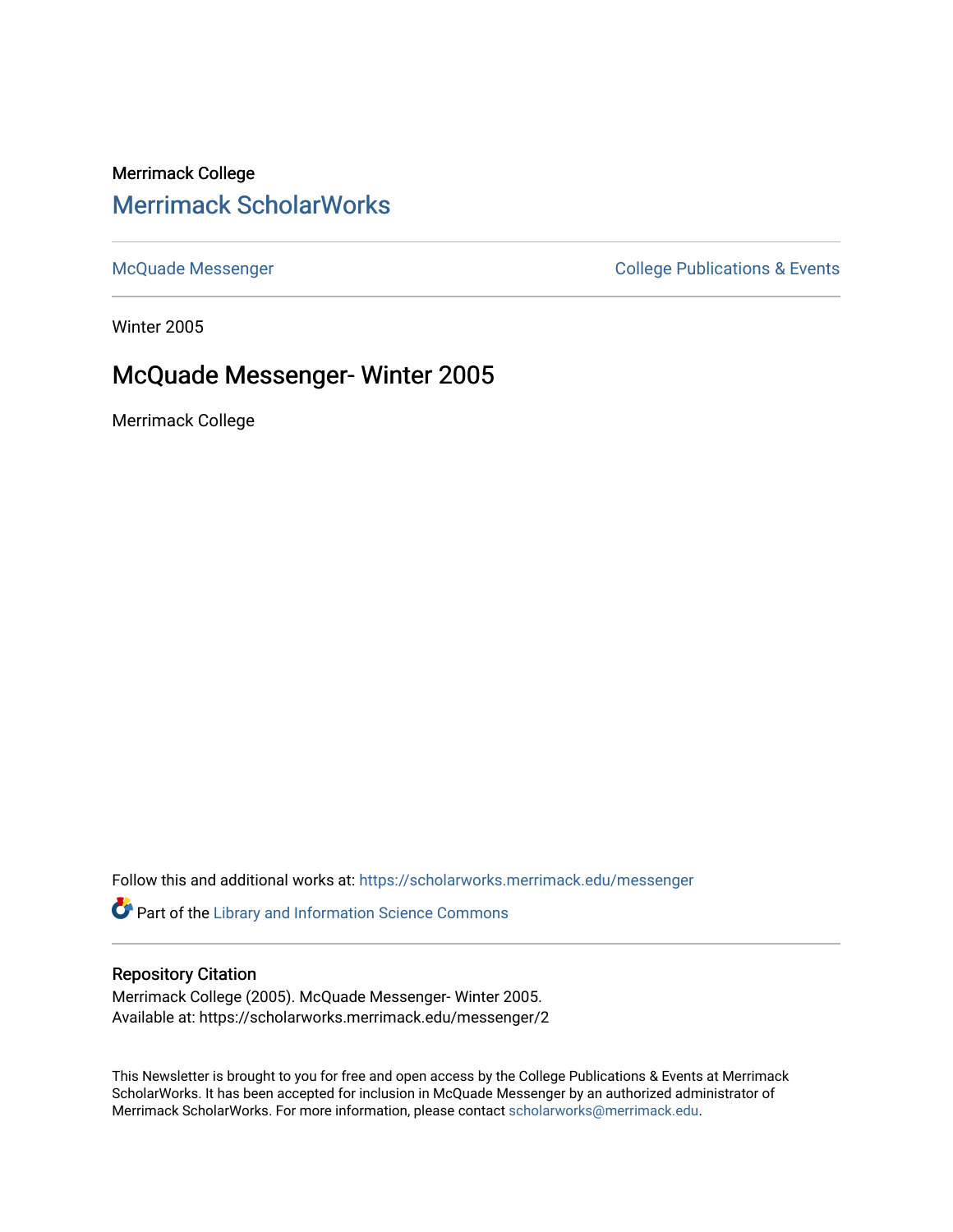**McQuade Messenger** 

# **Winter 2005 TOLLE LEGE!**



#### **From the Director's Desk**

Academic scholarship and academic integrity come together in this newsletter. Both are important topics on their own but together they send a powerful message of what this College values.

Academic scholarship demonstrates the commitment of our faculty to their discipline and the extraordinary effort to advance learning through their published work. The Tolle Lege Reception will celebrate that commitment.

Academic integrity values an ethical understanding of responsibility in one's own research and scholarship. It also values a respect for the research and scholarship of others. How do we instill this understanding in our students? Be part of our discussion.

During the spring semester, the library will host a number of events in support of these values. Please read on to find out more. I invite each of you to participate.

*~ Barbara Lachance, Library Director*

# **Tolle Lege Reception**

Twenty-three members of the Merrimack College Community will be honored at the second annual Tolle Lege Reception in McQuade Library. Sixteen faculty members, five alumni, and one former trustee will formally add their published works to McQuade Library's Tolle Lege special collection; thirteen books and 28 journal articles will be added to the collection. Four authors will speak about their work and all will participate in the signing ceremony.

This is a special opportunity to highlight the academic endeavors of our community and to celebrate their success. Please join us for this celebration on Tuesday, Feb. 1, 2005, from 3 to 5 p.m. in the Perkins Periodicals Room, McQuade Library.



| <b>More READ posters!</b>                                                                | <b>McQuade</b><br>Library<br><b>Room</b><br><b>Reservation</b><br><b>Calendar</b> |
|------------------------------------------------------------------------------------------|-----------------------------------------------------------------------------------|
| <b>READ posters</b><br><b>More Merrimack Celebrities</b><br>reveal their favorite books! |                                                                                   |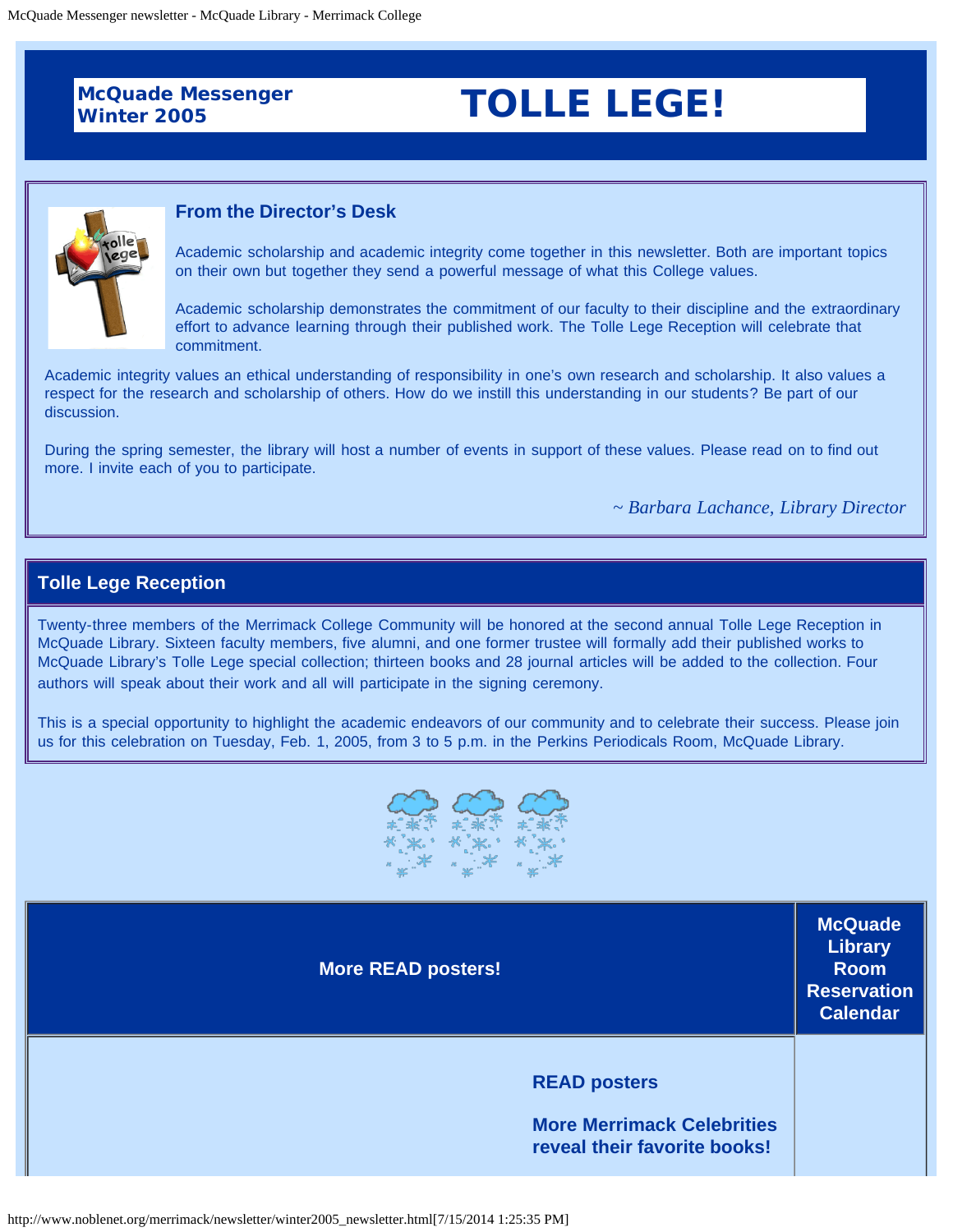



The Merrimack Celebrity READ poster series continues! Suggestions for celebrities are welcome. Please contact [Kevin Salemme](mailto:kevin.salemme@Merrimack.edu), Director of Media Services, with your ideas!

Do you need to view schedule information about the Auditorium, seminar rooms, or the Arundel Room at the McQuade Library? Go to the [room reservation](http://www.noblenet.org/cgi-bin/Calcium/merrimack_reservation) [calendar,](http://www.noblenet.org/cgi-bin/Calcium/merrimack_reservation) where you will find up to date information on the availability of these rooms.

For more information, contact Bob O'Brien, Operations Manager at [Robert.OBrien@merrimack.edu](mailto:%20Robert.OBrien@merrimack.edu) or x4208.



# **Don't Go, Joe! Spotlight on a Library Student Assistant**

Joseph St Germain (Joe) is a senior English major at Merrimack College who has been a student assistant worker at the McQuade Library for over three years. Joe has become an indispensable part of the library staff having worked at one time or another in all departments of the library. The entire library staff truly appreciates Joe's dependability, outstanding work ethic, conscientiousness and willingness to pitch in. This student worker has certainly made a lasting impression on everyone he has worked with - so much indeed, that we don't want him to leave!

We asked Joe a few questions about his experience working in the McQuade Library:

#### **How many hours a week do you work at the library?**

During the school year, I try to work 10 hours a week. I usually work 4 hours on Saturday at the Circulation Desk. I spend the remaining 6 hours preparing periodicals and books for the bindery and helping to prepare new books, videos, and other materials for circulation.

**You go to school full time and work part time. When you get a chance, what do you do like to do with your free time?**

Since I'm an English major it should be no surprise that I like to spend my free time reading. I'm currently reading the book *Faithful*, which is about the Red Sox's 2004 season. I also like to go to the movies and while I normally don't watch much television, I'm hooked on the television show "Lost" and try to catch it whenever possible.

**What is your secret to managing your busy schedule and still maintaining a very high grade point average?**

As far as a secret goes, I am not so sure that I have one or that there even is one. After all, every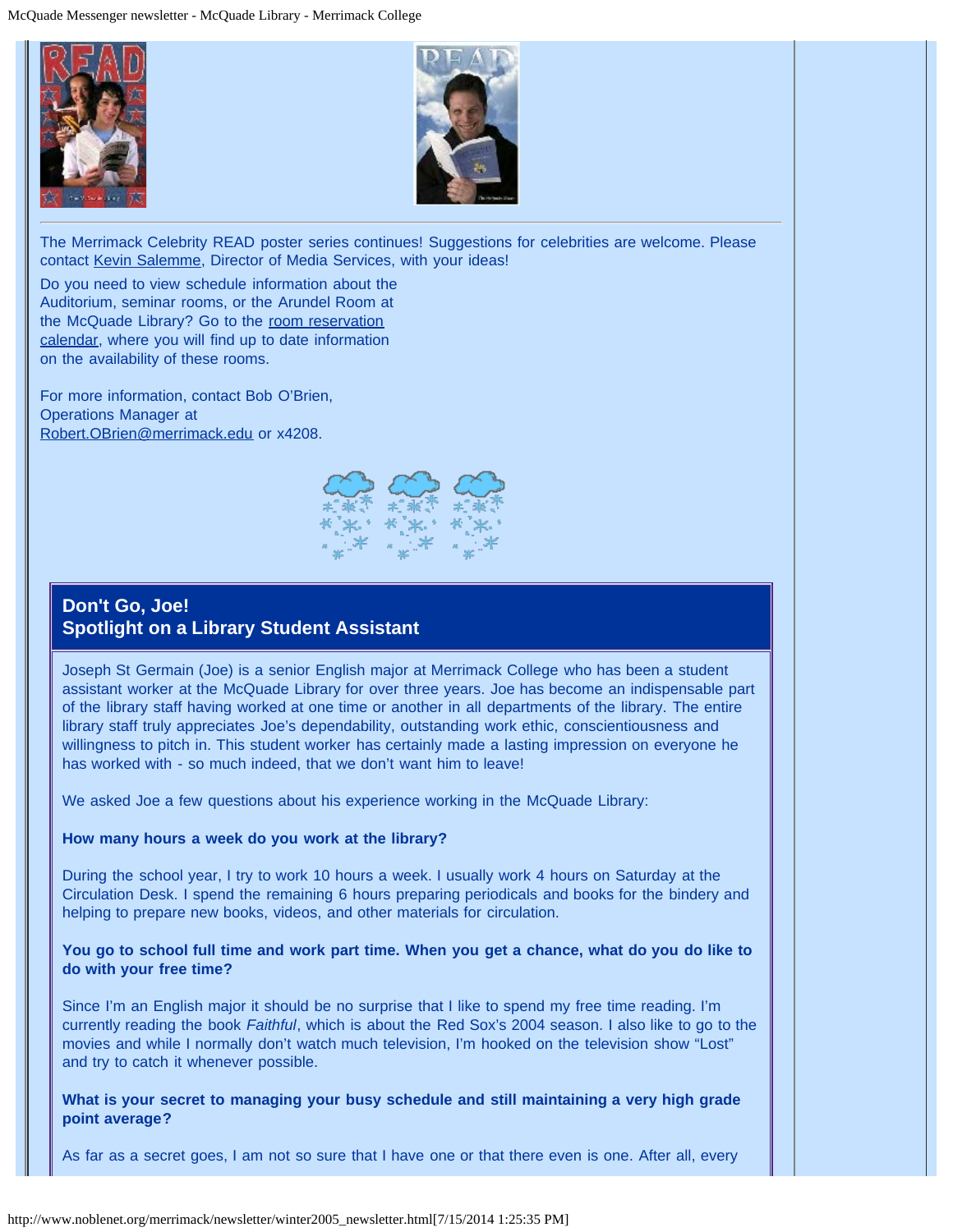class is different and so is every assignment and as a result no one approach is applicable to every class and every assignment. Therefore, I guess if there is a secret it is really just a matter of me trying my best to assess how much time and energy each class and assignment requires. I try to do everything possible to ensure that I put the required time and energy toward that course and assignment.

#### **You have had the opportunity to work in many different departments in the library. Can you tell us what that experience was like for you?**

Working in several departments has been a learning experience more than anything else, for working in so many departments has given me firsthand knowledge of the diverse concerns, procedures, and demands of each department and, as a result, has left me with a very clear picture of how the McQuade Library in particular and libraries in general operate.

#### **How has this job been helpful to you as a student?**

Working at the library has proved to be very helpful in that it has made me very familiar with all of the library's resources from books to electronic databases. As a result, whenever an assignment calls for research, I always know which resources to turn to.

#### **As you look to the future, what skills from this experience do you think will be helpful?**

I think the communication and customer service skills that I have developed through my job responsibilities as well as through observation of the staff will prove most helpful in the future.

------------------------------------

On behalf of the entire library staff, we wish Joe much success and happiness in his future endeavors and we wholeheartedly thank him for all his hard work! We'll miss you!



# **Salemme Goes International, Yet Stays Neutral**

Switzerland is a nation traditionally known for its skiing, chocolate, watches, army knives, and neutrality. This Halloween, however, Switzerland will have a new tourist attraction: Merrimack's own Kevin Salemme! No, Kevin is not traveling as a holiday spector, but he is exhibiting some work that is so good, it's scary!

October 31st will mark the opening of an exhibition of Kevin Salemme's photography in downtown Geneva. The exhibition will include work that spans the last ten years of Kevin's career as a photographer. The show, hosted by the Athénée 4 Galerie Café, will run through the month of November. This is the second time the artist has exhibited work in Switzerland.

Kevin is very excited to have this opportunity, and hopes that the entire Merrimack Community will be able to attend. (Kevin will not be providing transportation to or from the event, but he is able to explain the necessary train route used to arrive there.)

The entire Library Staff would like to express our congratulations to Kevin for this well deserved opportunity.

For further information, please visit the [Athénée 4 Galerie Café](http://www.athenee4.ch/) or visit Kevin in the Media Center!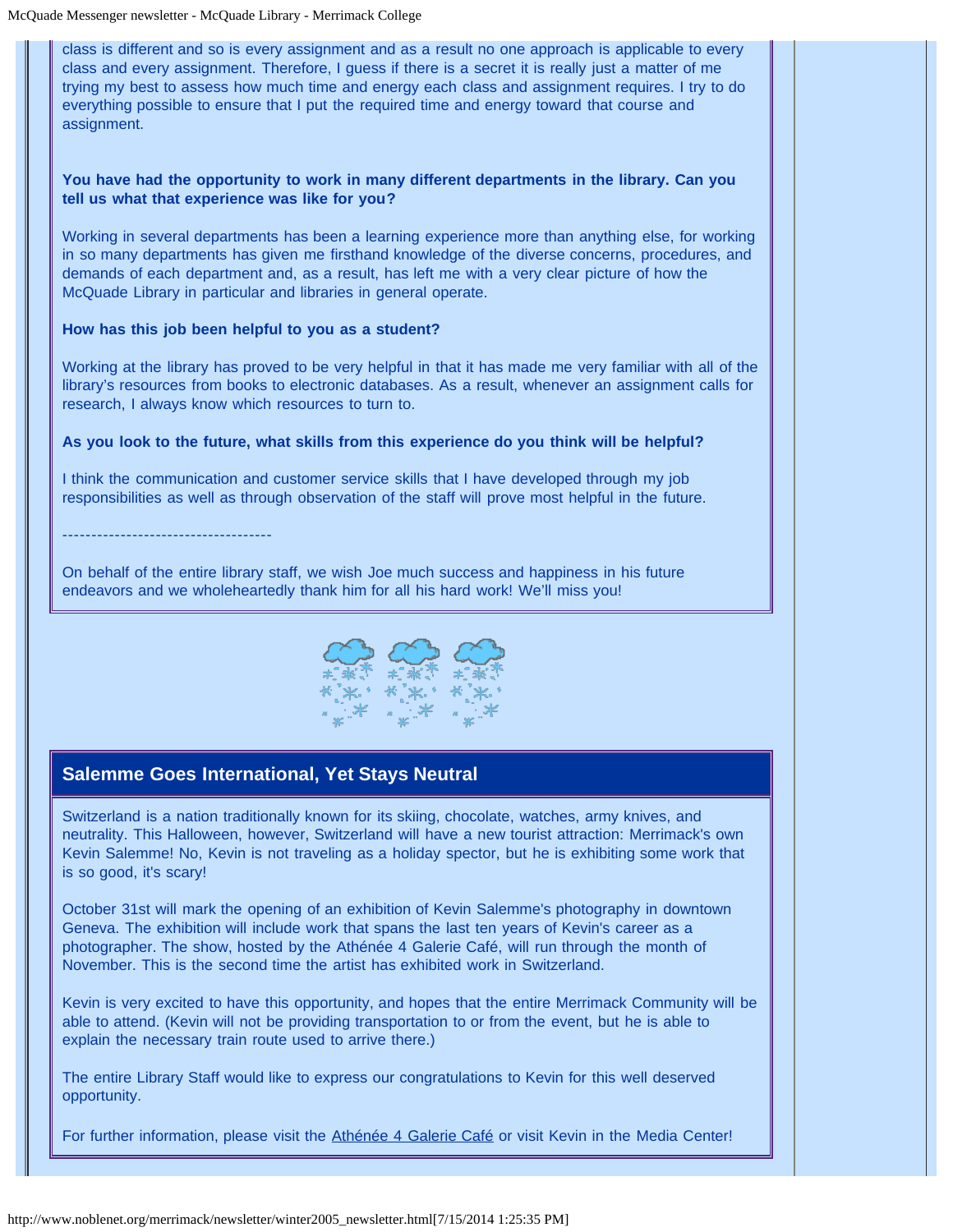

# **Academic Integrity at Merrimack College**

The [Center for Academic Integrity \(CAI\)](http://www.academicintegrity.org/) defines academic integrity as "a commitment to five fundamental values: honesty, trust, fairness, respect and responsibility."

The Library Advisory Committee seeks to explore further these values at Merrimack College and then translate them into action. All members believe that raising the level of awareness of academic integrity issues on campus should be among our highest priorities.

The library will be holding a series of open forums for faculty members to discuss academic integrity issues on campus.

The committee hopes to make recommendations for a plan dedicated to providing learning opportunities for students, faculty and administration on issues of ethics and academic honesty.



| <b>Spring 2005 Library Operating Hours</b>            |                               |  |
|-------------------------------------------------------|-------------------------------|--|
| Monday - Thursday                                     | 7:30am - 12:00<br>midnight    |  |
| Friday                                                | 7:30am - 6:00pm               |  |
| <b>Saturday</b>                                       | 10:00am - 5:00pm              |  |
| Sunday                                                | $11:00am -$<br>12:00 midnight |  |
| Click here for special holiday and intersession hours |                               |  |

*[Click here for special holiday and intersession hours.](http://www.noblenet.org/merrimack/newsletter/hours2.htm)*



### **SNOW POLICY**

Call the Campus Weather Emergency number 978-837-5700 in the event of extreme winter weather. If the recording says that day classes are cancelled, the library will be open from 11:00am -- 12:00 midnight. If both day and evening classes are cancelled, the library will be open from 11:00am -- 9:00pm. If evening classes only are cancelled, the library will close at 9:00pm.

*© 2002-2005 by Merrimack College All rights reserved [E-Mail comments to the webmaster](mailto:bridget.rawding@merrimack.edu)*